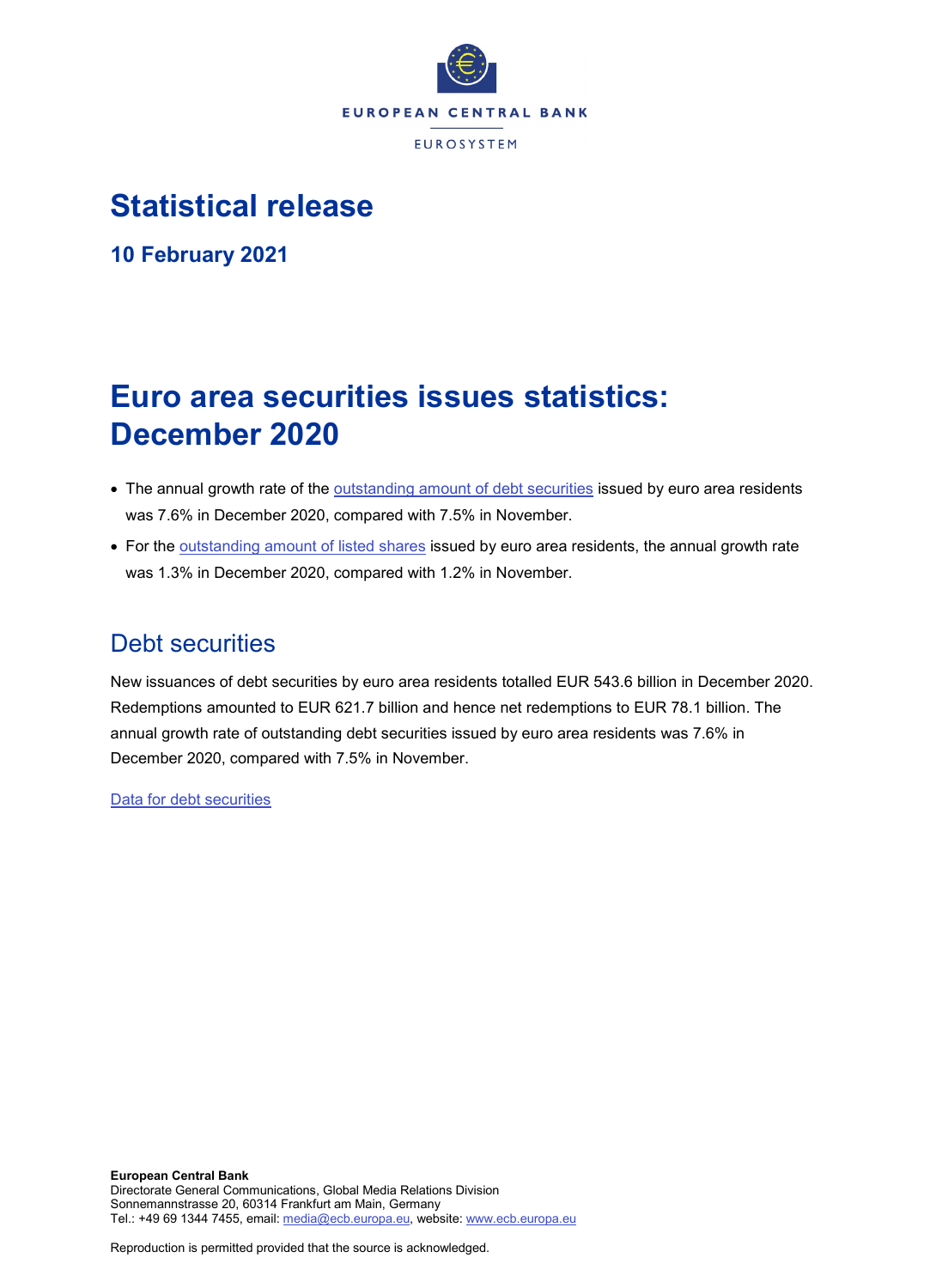#### **Chart 1**



<u> 1, 1, 1, 1, 1, 1,</u>

2017

 $\overline{\phantom{a}}$  $\perp$ 

2018

 $\mathbb{I}$ 

 $\mathbf{I}$  $\perp$ 

2019

 $\mathbf{I}$ 

ليلتلينا

2020

 $\overline{\phantom{a}}$ 

 $1 + 1 + 1 + 1$ 

2016

Debt securities issued by euro area residents

### Breakdown by maturity

 $\perp$  $\perp$  $\perp$ L

2015

 $-15$ 

The annual growth rate of outstanding short-term debt securities decreased from 20.2% in November 2020 to 18.5% in December. For long-term debt securities, the annual growth rate increased from 6.4% in November 2020 to 6.7% in December. The annual growth rate of outstanding fixed rate longterm debt securities increased from 7.0% in November 2020 to 7.3% in December. The annual rate of change of outstanding variable rate long-term debt securities was -0.1% in December 2020, compared with 0.1% in November.

[Data for breakdown by maturity](http://sdw.ecb.europa.eu/browseSelection.do?type=series&q=SEC.M.I8.1000.F33100.N.I.Z01.A.Z%2c+SEC.M.I8.1000.F33200.N.I.Z01.A.Z%2c+SEC.M.I8.1000.F33201.N.I.Z01.A.Z%2c+SEC.M.I8.1000.F33202.N.I.Z01.A.Z&node=SEARCHRESULTS&ec=&oc=&rc=&cv=&pb=&dc=&df=)

### Breakdown by sector

As regards the sectoral breakdown, the annual growth rate of outstanding debt securities issued by non-financial corporations increased from 11.7% in November 2020 to 12.3% in December. For the monetary financial institutions (MFIs) sector, this growth rate decreased from 1.7% in November 2020 to 1.2% in December. The annual growth rate of outstanding debt securities issued by financial corporations other than MFIs increased from 2.8% in November 2020 to 3.5% in December. For the

#### **European Central Bank** Directorate General Communications, Global Media Relations Division Sonnemannstrasse 20, 60314 Frankfurt am Main, Germany Tel.: +49 69 1344 7455, email[: media@ecb.europa.eu,](mailto:media@ecb.europa.eu) website: www.ecb.europa.eu

Reproduction is permitted provided that the source is acknowledged.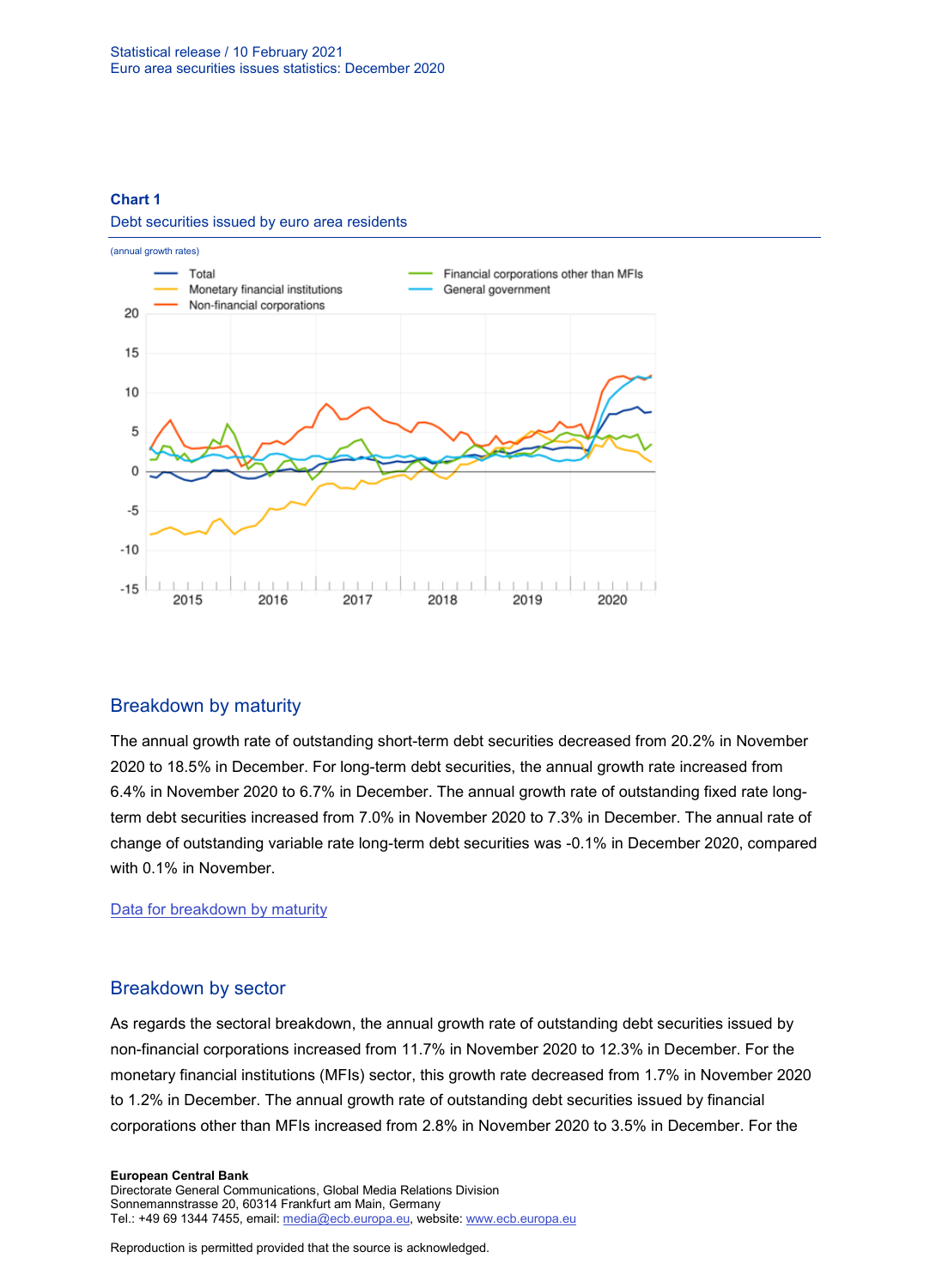general government, this growth rate was 12.0% in December 2020, compared with 11.9% in November.

The annual rate of change of outstanding short-term debt securities issued by MFIs decreased from - 11.1% in November 2020 to -15.0% in December. The annual growth rate of outstanding long-term debt securities issued by MFIs was 3.5% in December 2020, compared with 3.6% in November.

[Data for breakdown by sector](http://sdw.ecb.europa.eu/browseSelection.do?type=series&q=SEC.M.I8.1100.F33000.N.I.Z01.A.Z%2cSEC.M.I8.1220.F33000.N.I.Z01.A.Z%2cSEC.M.I8.1235.F33000.N.I.Z01.A.Z%2cSEC.M.I8.1300.F33000.N.I.Z01.A.Z%2cSEC.M.I8.1220.F33100.N.I.Z01.A.Z%2cSEC.M.I8.1220.F33200.N.I.Z01.A.Z&node=SEARCHRESULTS&ec=&oc=&rc=&cv=&pb=&dc=&df=)

### Breakdown by currency

Concerning the currency breakdown, the annual growth rate of outstanding euro-denominated debt securities was 9.0% in December 2020, compared with 8.8% in November. For debt securities denominated in other currencies, this rate of change was -0.6% in December 2020, compared with - 0.5% in November.

[Data for breakdown by currency](http://sdw.ecb.europa.eu/browseSelection.do?type=series&q=SEC.M.I8.1000.F33000.N.I.EUR.A.Z%2cSEC.M.I8.1000.F33000.N.I.Z06.A.Z&node=SEARCHRESULTS&ec=&oc=&rc=&cv=&pb=&dc=&df=)

## Listed shares

New issuances of listed shares by euro area residents totalled EUR 18.2 billion in December 2020. Redemptions amounted to EUR 1.4 billion and hence net issuances to EUR 16.8 billion. The annual growth rate of the outstanding amount of listed shares issued by euro area residents (excluding valuation changes) was 1.3% in December 2020, compared with 1.2% in November. The annual growth rate of listed shares issued by non-financial corporations was 1.1% in December 2020, unchanged from November. For MFIs, the corresponding growth rate remained at 0.0% in December 2020. For financial corporations other than MFIs, this growth rate increased from 2.1% in November 2020 to 3.0% in December.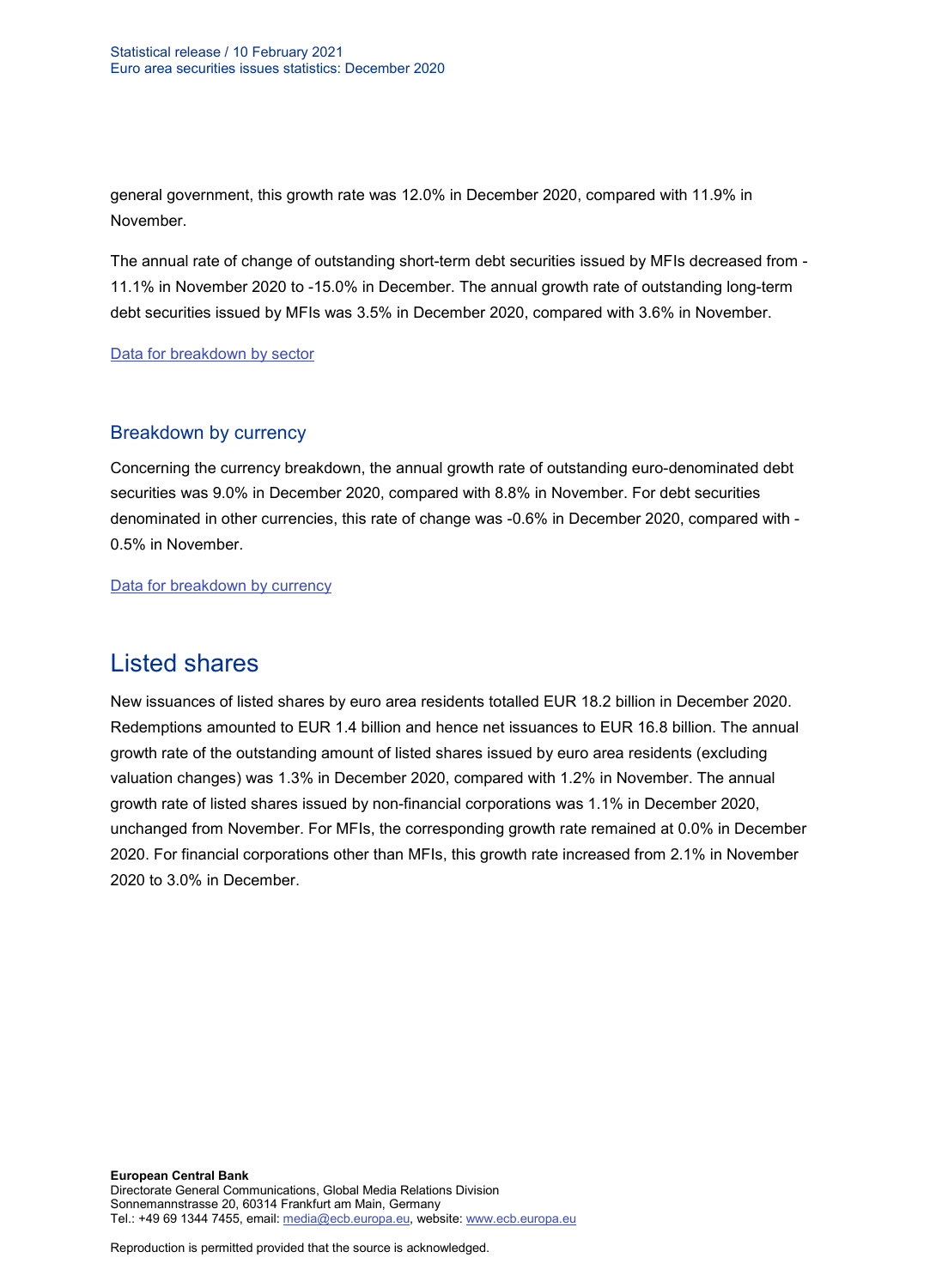#### **Chart 2**



Listed shares issued by euro area residents

The market value of the outstanding amount of listed shares issued by euro area residents totalled EUR 8,437.5 billion at the end of December 2020. Compared with EUR 8,587.9 billion at the end of December 2019, this represents an annual decrease of -1.8% in the value of the stock of listed shares in December 2020, up from -3.1% in November.

#### [Data for listed shares](http://sdw.ecb.europa.eu/browseSelection.do?type=series&q=SEC.M.I8.1000.F51100.M.2.Z01.E.Z%2cSEC.M.I8.1000.F51100.M.3.Z01.E.Z%2cSEC.M.I8.1000.F51100.M.4.Z01.E.Z%2cSEC.M.I8.1000.F51100.M.I.Z01.A.Z%2cSEC.M.I8.1100.F51100.M.I.Z01.A.Z%2cSEC.M.I8.1220.F51100.M.I.Z01.A.Z%2cSEC.M.I8.1235.F51100.M.I.Z01.A.Z%2cSEC.M.I8.1000.F51100.M.1.Z01.E.Z&node=SEARCHRESULTS&ec=&oc=&rc=&cv=&pb=&dc=&df=)

**For queries, please use the** [Statistical information request](https://ecb-registration.escb.eu/statistical-information) **form.**

#### **Notes:**

• Unless otherwise indicated, data relate to non-seasonally adjusted statistics. In addition to the developments for December 2020, this statistical release incorporates minor revisions to the data for previous periods. The annual growth rates are based on financial transactions that occur when an institutional unit incurs or redeems liabilities, they are not affected by the impact of any other changes which do not arise from transactions.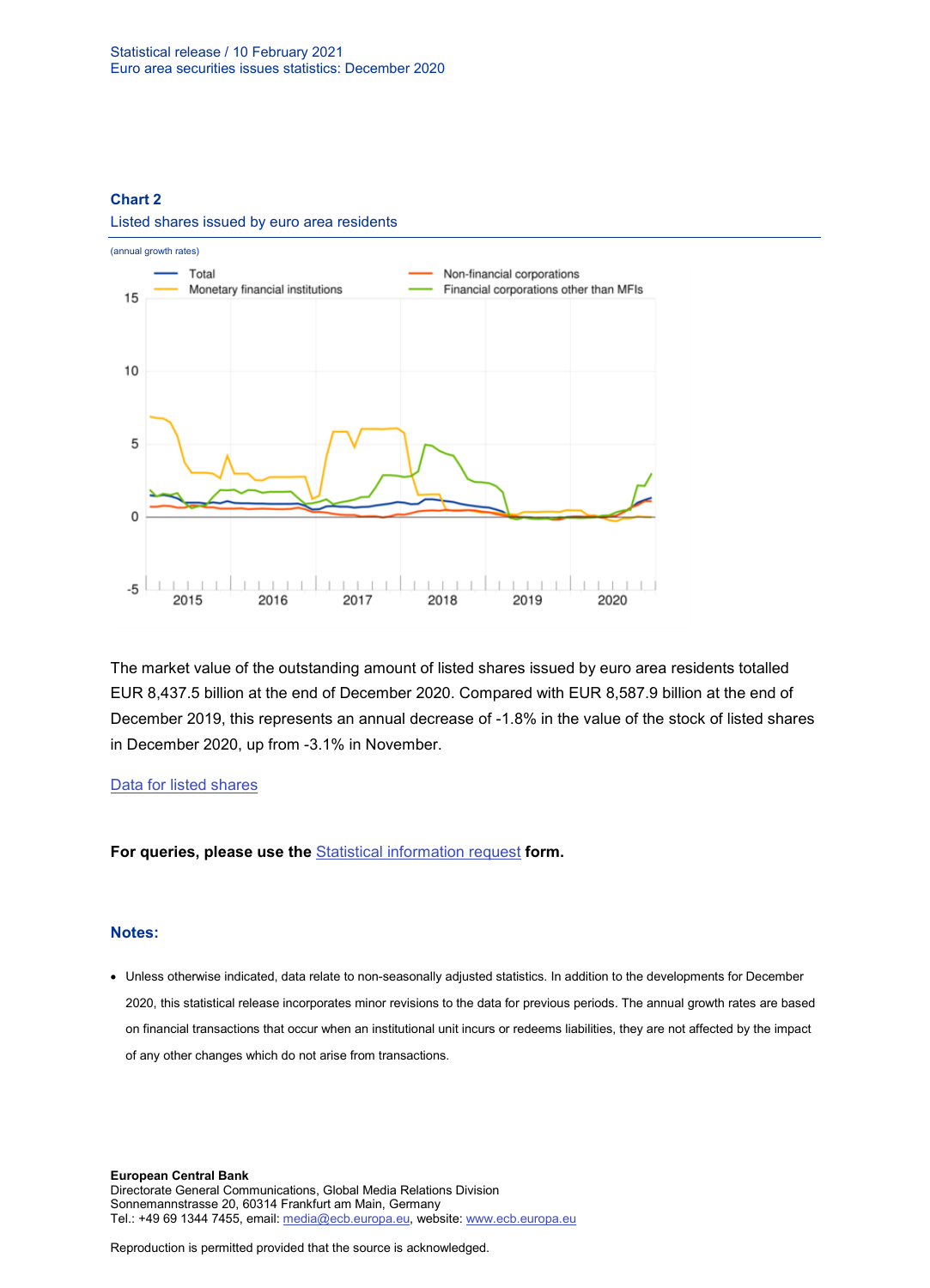- Hyperlinks in the main body of the statistical release and in annex tables lead to data that may change with subsequent releases as a result of revisions. Figures shown in annex tables are a snapshot of the data as at the time of the current release.
- The next statistical release on euro area securities issues will be published on 10 March 2021.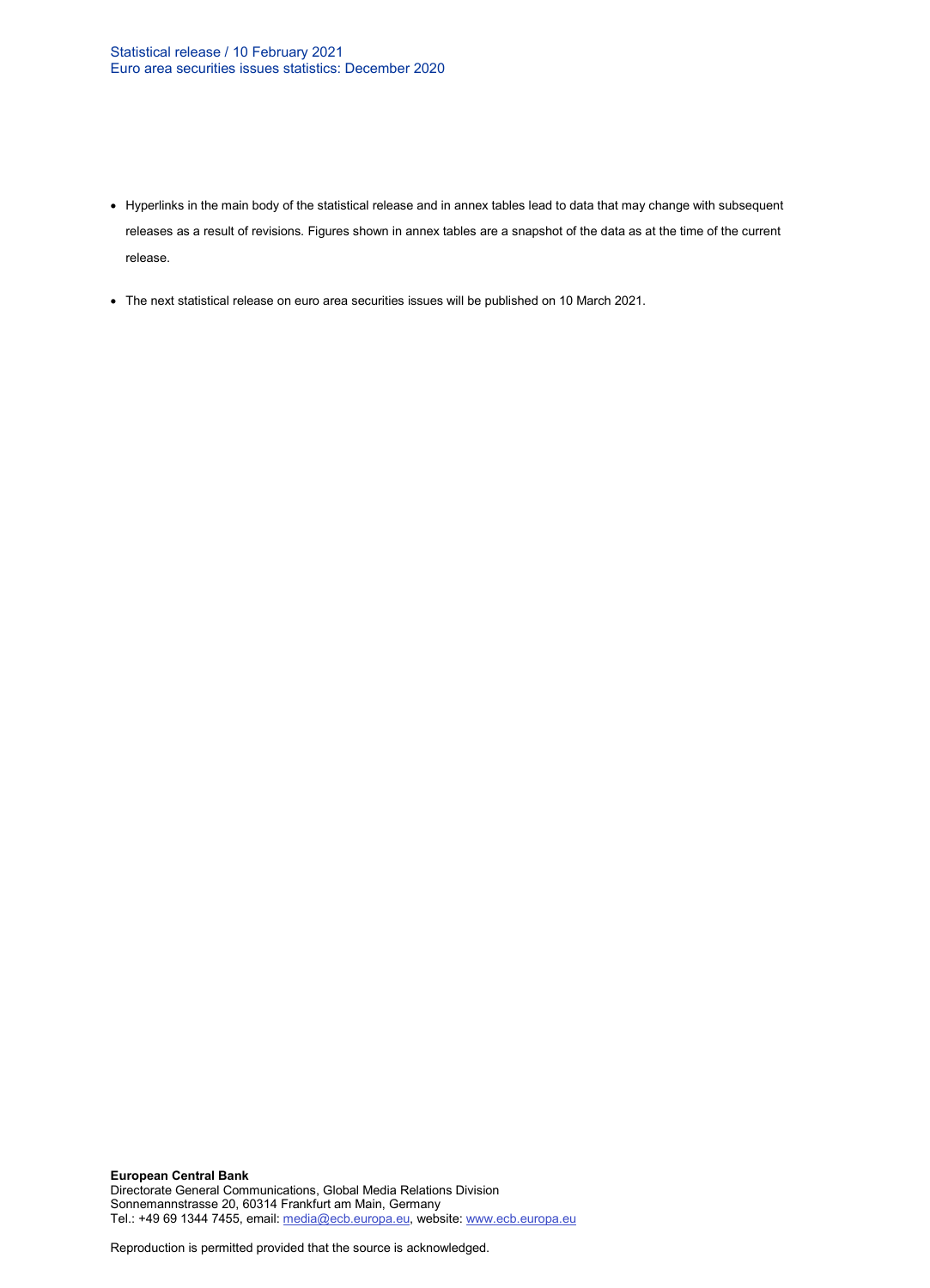## Euro area securities issues statistics



Chart 1: Annual growth rates of debt securities issued by euro area residents, by original maturity (percentage changes)

### Chart 2: Annual growth rates of debt securities issued by euro area residents, by sector (percentage changes)



Source: ECB securities issues statistics.

Source: ECB securities issues statistics.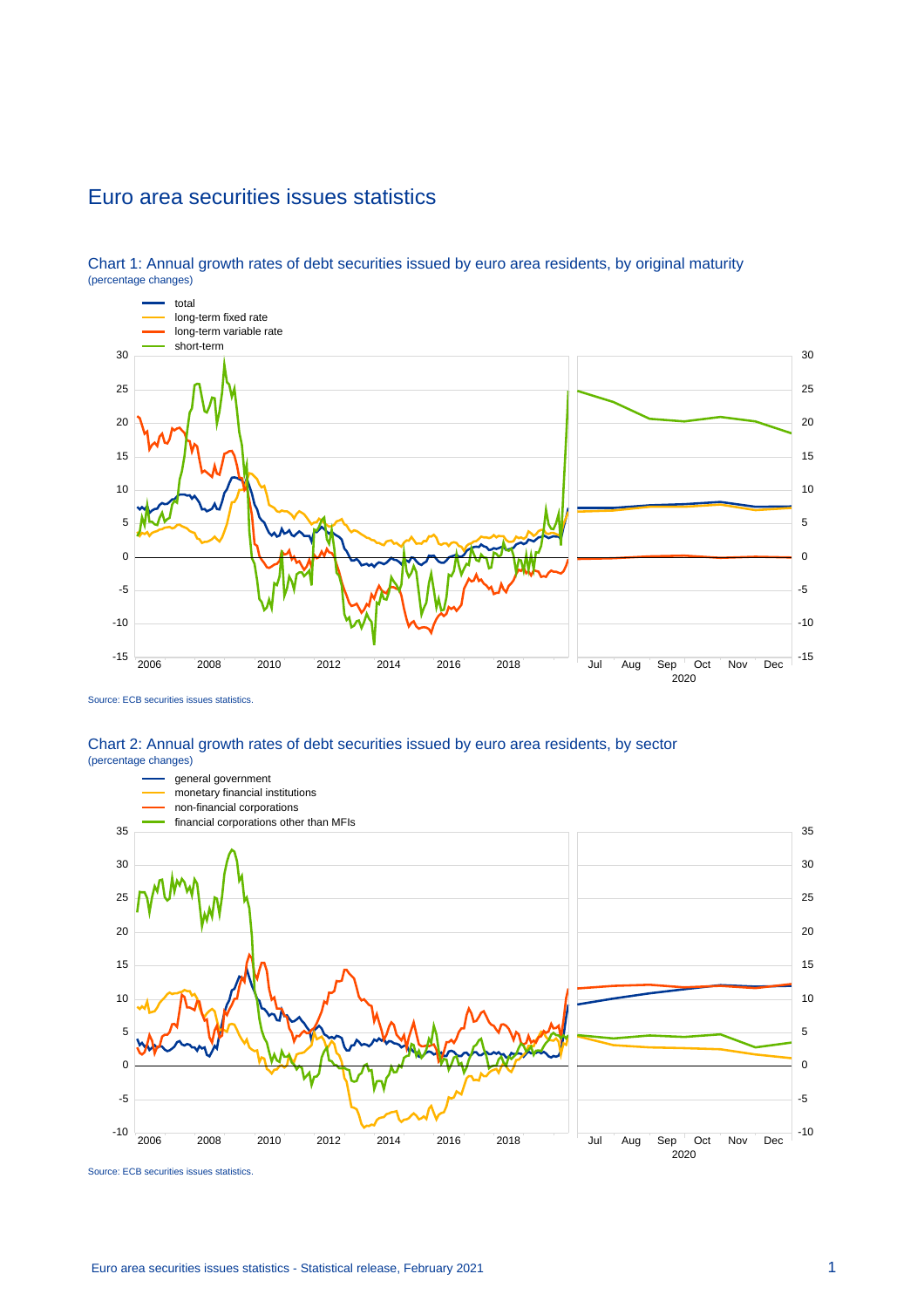# Euro Area Securities Issues Statistics Press Release



#### Chart 3: Annual growth rates of listed shares issued by euro area residents, by sector (percentage changes)

Source: ECB securities issues statistics.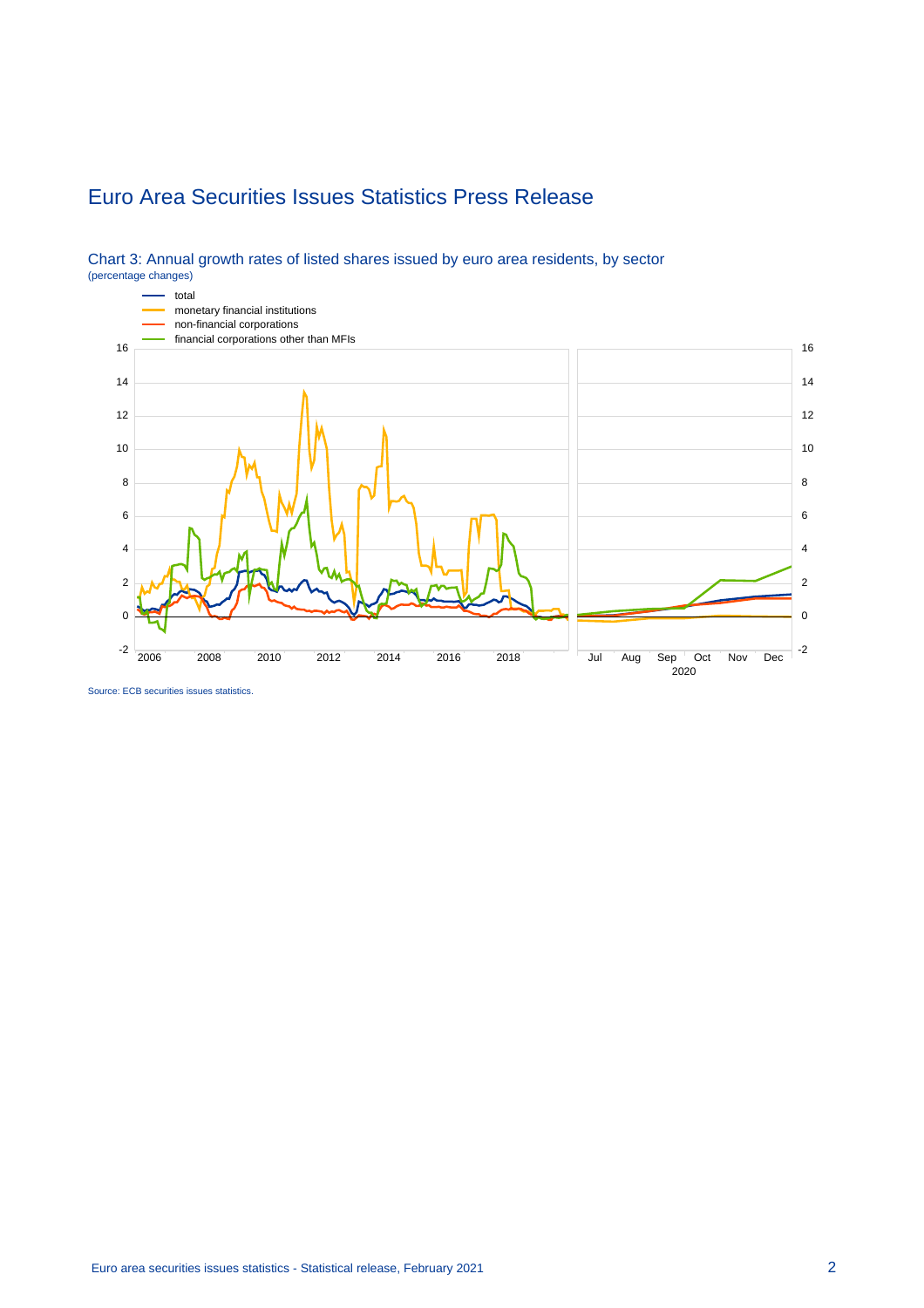#### Table 1: Debt securities issued by euro area residents, by currency and original maturity 1) (EUR billions; nominal values)

|                          | Gross Redemp-<br><b>Net</b><br><b>Net</b><br>Amounts<br>outstand<br>tions lissues <sup>3</sup><br><b>issues</b><br><b>issues</b><br>ing |         |                          |       |        | Redemp-<br><b>Gross</b><br>Redemp-<br>Gross<br><b>Net</b><br>Amounts<br><b>Amounts</b><br>outstand-<br>outstand-<br>tions issues <sup>3</sup><br>tions<br><b>issues</b><br>issues<br>ing<br>ına |       |       |           |          |       |       |         | <b>Net</b><br>Annual growth rates of outstanding amounts <sup>5)</sup><br><b>issues</b> |            |                        |            |            |              |              |              |              |              |              |        |
|--------------------------|-----------------------------------------------------------------------------------------------------------------------------------------|---------|--------------------------|-------|--------|-------------------------------------------------------------------------------------------------------------------------------------------------------------------------------------------------|-------|-------|-----------|----------|-------|-------|---------|-----------------------------------------------------------------------------------------|------------|------------------------|------------|------------|--------------|--------------|--------------|--------------|--------------|--------------|--------|
|                          | Dec. 2019                                                                                                                               |         | Jan. 2020 - Dec. 2020 4) |       |        | Nov. 2020                                                                                                                                                                                       |       |       | Dec. 2020 |          |       |       | 2019    | 2020                                                                                    | 2020<br>Q1 | 2020<br>Q <sub>2</sub> | 2020<br>Q3 | 2020<br>Q4 | 2020<br>July | 2020<br>Aug. | 2020<br>Sep. | 2020<br>Oct. | 2020<br>Nov. | 2020<br>Dec. |        |
| Total<br>of which        | 17.595.2                                                                                                                                | $-89.5$ | 744.6                    | 633.2 | 111.4  | 18,904.4                                                                                                                                                                                        | 607.6 | 636.0 | $-28.4$   | 18,798.0 | 543.6 | 621.7 | $-78.1$ | 2.7                                                                                     | 5.9        | 3.0                    | 5.1        | 7.6        | 7.8          | 7.3          | 7.7          | 7.9          | 8.2          | 7.5          | 7.6    |
| in euro                  | 15.037.4                                                                                                                                | $-72.3$ | 544.1                    | 431.5 | 112.5  | 16,436.2                                                                                                                                                                                        | 427.1 | 433.9 | $-6.8$    | 16,355.7 | 360.2 | 420.2 | $-60.0$ | 3.3                                                                                     | 6.8        | 3.2                    | 5.9        | 8.9        | 9.2          | 8.6          | 9.1          | 9.3          | 9.5          | 8.8          | 9.0    |
| in other currencies      | 2.557.8                                                                                                                                 | $-17.2$ | 200.5                    | 201.7 | $-1.1$ | 2,468.2                                                                                                                                                                                         | 180.5 | 202.1 | $-21.7$   | 2.442.4  | 183.4 | 201.5 | $-18.1$ | $-0.5$                                                                                  | 0.6        | 2.0                    | 0.4        | 0.0        | $-0.1$       | $-0.1$       | $-0.4$       | $-0.1$       | 0.6          | $-0.5$       | $-0.6$ |
| Short-term<br>of which   | 1,282.9                                                                                                                                 | $-62.8$ | 447.3                    | 427.4 | 20.0   | 1,625.3                                                                                                                                                                                         | 393.2 | 421.4 | $-28.3$   | 1,521.3  | 323.7 | 422.5 | $-98.8$ | 1.8                                                                                     | 15.3       | 4.8                    | 13.7       | 22.1       | 20.2         | 23.2         | 20.7         | 20.3         | 20.9         | 20.2         | 18.5   |
| in euro                  | 841.3                                                                                                                                   | $-62.0$ | 285.3                    | 266.7 | 18.6   | 1,153.3                                                                                                                                                                                         | 234.4 | 259.7 | $-25.3$   | 1,077.6  | 191.0 | 267.0 | $-75.9$ | 3.6                                                                                     | 17.8       | $-0.5$                 | 15.4       | 28.9       | 27.0         | 29.4         | 28.0         | 29.1         | 27.1         | 26.1         | 26.4   |
| in other currencies      | 441.6                                                                                                                                   | $-0.8$  | 162.0                    | 160.7 | 1.3    | 472.0                                                                                                                                                                                           | 158.7 | 161.7 | $-3.0$    | 443.7    | 132.7 | 155.5 | $-22.9$ | $-2.1$                                                                                  | 10.2       | 16.7                   | 10.0       | 7.9        | 6.8          | 10.0         | 5.0          | 3.4          | 8.5          | 8.6          | 3.5    |
| Long-term 2)<br>of which | 16.312.4                                                                                                                                | $-26.7$ | 297.3                    | 205.8 | 91.4   | 17,279.1                                                                                                                                                                                        | 214.4 | 214.6 | $-0.2$    | 17,276.7 | 220.0 | 199.2 | 20.7    | 2.8                                                                                     | 5.1        | 2.8                    | 4.4        | 6.3        | 6.8          | 6.0          | 6.6          | 6.8          | 7.1          | 6.4          | 6.7    |
| in euro                  | 14.196.1                                                                                                                                | $-10.3$ | 258.7                    | 164.9 | 93.9   | 15,282.9                                                                                                                                                                                        | 192.7 | 174.2 | 18.5      | 15,278.1 | 169.2 | 153.3 | 15.9    | 3.3                                                                                     | 6.1        | 3.4                    | 5.3        | 7.5        | 8.0          | 7.2          | 7.9          | 8.0          | 8.4          | 7.7          | 7.9    |
| in other currencies      | 2.116.2                                                                                                                                 | $-16.4$ | 38.5                     | 41.0  | $-2.5$ | 1,996.1                                                                                                                                                                                         | 21.7  | 40.4  | $-18.6$   | 1,998.6  | 50.7  | 45.9  | 4.8     | $-0.1$                                                                                  | $-1.3$     | $-0.7$                 | $-1.5$     | $-1.6$     | $-1.5$       | $-2.1$       | $-1.5$       | $-1.0$       | $-1.0$       | $-2.4$       | $-1.4$ |
| of which fixed rate      | 12.493.4                                                                                                                                | $-21.2$ | 210.1                    | 133.7 | 76.4   | 13.340.4                                                                                                                                                                                        | 144.6 | 155.7 | $-11.1$   | 13.334.2 | 108.7 | 94.4  | 14.3    | 3.5                                                                                     | 5.9        | 3.4                    | 5.3        | 7.2        | 7.4          | 7.0          | 7.5          | 7.5          | 7.9          | 7.0          | 7.3    |
| in euro                  | 10.923.0                                                                                                                                | $-7.3$  | 185.6                    | 103.5 | 82.1   | 11,894.5                                                                                                                                                                                        | 128.3 | 123.7 | 4.6       | 11,918.7 | 87.2  | 61.8  | 25.5    | 4.2                                                                                     | 7.1        | 4.1                    | 6.5        | 8.7        | 9.0          | 8.5          | 9.1          | 8.9          | 9.4          | 8.7          | 9.0    |
| in other currencies      | 1.570.4                                                                                                                                 | $-13.9$ | 24.5                     | 30.2  | $-5.7$ | 1.445.9                                                                                                                                                                                         | 16.3  | 32.0  | $-15.7$   | 1.415.5  | 21.5  | 32.6  | $-11.1$ | $-1.1$                                                                                  | $-2.6$     | $-1.3$                 | $-2.7$     | $-3.0$     | $-3.5$       | $-3.7$       | $-3.0$       | $-2.0$       | $-2.8$       | $-4.5$       | $-4.4$ |
| of which variable rate   | 3,112.7                                                                                                                                 | $-4.0$  | 50.9                     | 51.1  | $-0.2$ | 3,082.1                                                                                                                                                                                         | 47.0  | 34.6  | 12.5      | 3,070.5  | 73.1  | 80.7  | $-7.6$  | $-2.4$                                                                                  | $-1.0$     | $-2.3$                 | $-1.6$     | 0.0        | 0.0          | $-0.2$       | 0.1          | 0.2          | $-0.1$       | 0.1          | $-0.1$ |
| in euro                  | 2,735.1                                                                                                                                 | 2.9     | 44.5                     | 44.1  | 0.4    | 2,716.8                                                                                                                                                                                         | 44.0  | 28.4  | 15.7      | 2,714.3  | 70.6  | 73.6  | $-3.0$  | $-2.3$                                                                                  | $-0.6$     | $-1.8$                 | $-1.3$     | 0.4        | 0.4          | 0.2          | 0.6          | 0.9          | 0.1          | 0.4          | 0.2    |
| in other currencies      | 377.6                                                                                                                                   | $-6.9$  | 6.4                      | 7.0   | $-0.6$ | 365.2                                                                                                                                                                                           | 3.0   | 6.2   | $-3.2$    | 356.2    | 2.5   | 7.2   | $-4.6$  | $-2.9$                                                                                  | $-3.7$     | $-5.5$                 | $-3.6$     | $-3.2$     | $-2.5$       | $-2.9$       | $-3.0$       | $-4.5$       | $-1.9$       | $-2.5$       | $-1.9$ |

Source: ECB securities issues statistics.

1) "Short-term" debt securities comprise securities that have an original maturity of one year or less, even if they are issued under longer-term facilities. Debt securities with a longer original maturity, with optional m away, the latest of which is more than one year away, or with indefinite maturity dates are classified as "long-term".

2) The residual difference between total long-term debt securities and fixed and variable rate long-term debt securities consists of zero coupon bonds and revaluation effects.

3) As a full breakdown of net issues into gross issues and redemptions may not always be available for the period before November 2016, the difference between aggregated gross issues and redemptions may deviate from the ag

4) Monthly averages of the transactions during this period.

5) Annual growth rates are based on financial transactions that occur when an institutional unit incurs or redeems liabilities. The annual growth rates therefore exclude the impact of reclassifications, revaluations, excha not arise from transactions.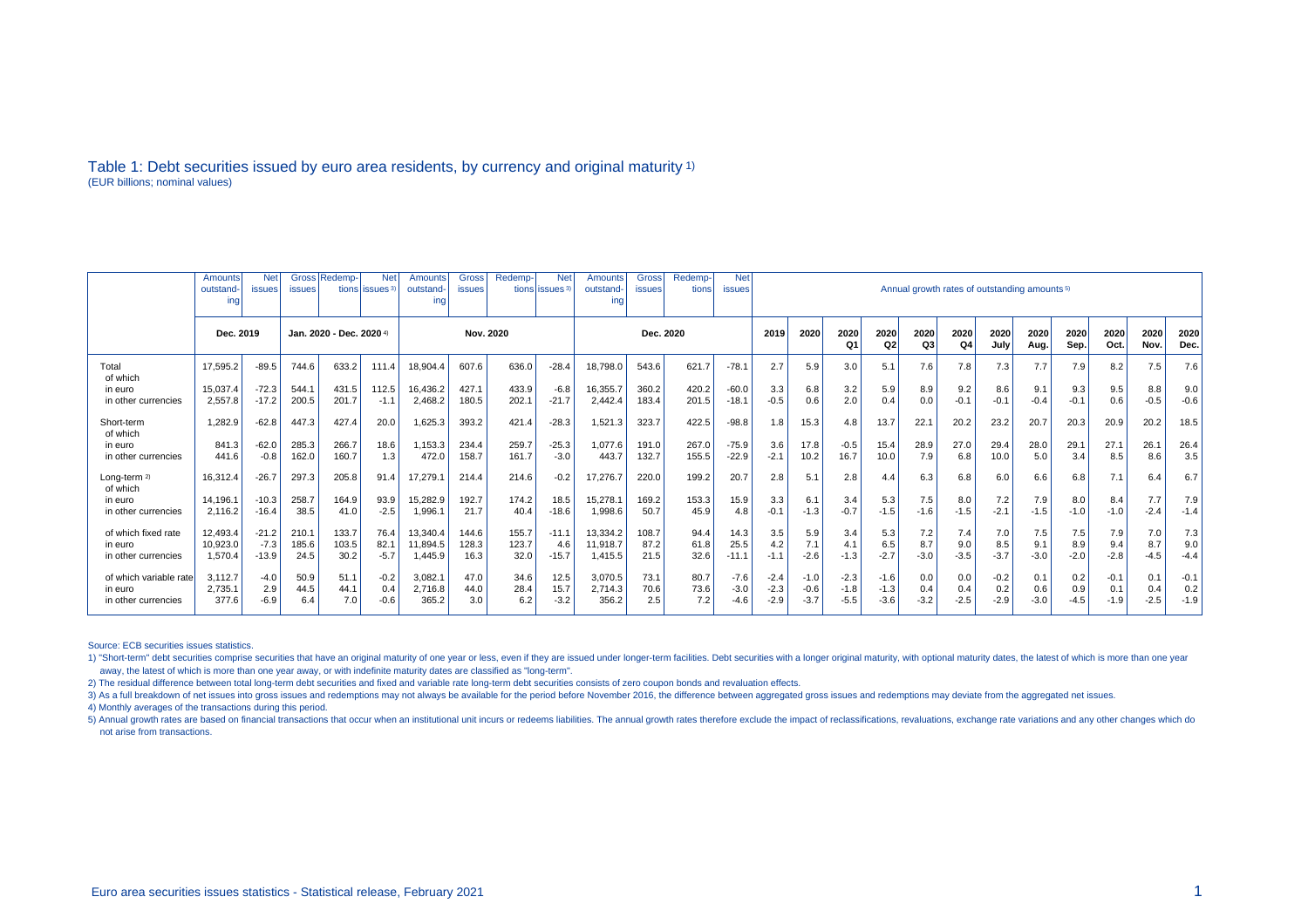|                                                                                  | Amounts<br>outstand-<br>ing | <b>Net</b><br>issues          | Gross<br><b>issues</b>  | Redemp-<br>tions         | <b>Net</b><br>issues <sup>3</sup> | Amounts<br>outstand<br>ing  | <b>Gross</b><br><b>issues</b> | <b>Redemp-</b>         | <b>Net</b><br>tions lissues <sup>3</sup> | Amounts<br>outstand-<br>ing | <b>Gross</b><br><b>issues</b> | Redemp<br>tions        | <b>Net</b><br><b>issues</b>   | Annual growth rates of outstanding amounts <sup>5)</sup> |                      |                        |                      |                      |                       |                      |                       |                       |                       |                       |                       |
|----------------------------------------------------------------------------------|-----------------------------|-------------------------------|-------------------------|--------------------------|-----------------------------------|-----------------------------|-------------------------------|------------------------|------------------------------------------|-----------------------------|-------------------------------|------------------------|-------------------------------|----------------------------------------------------------|----------------------|------------------------|----------------------|----------------------|-----------------------|----------------------|-----------------------|-----------------------|-----------------------|-----------------------|-----------------------|
|                                                                                  | Dec. 2019                   |                               |                         | Jan. 2020 - Dec. 2020 4) |                                   | Nov. 2020                   |                               |                        | Dec. 2020                                |                             |                               |                        | 2019                          | 2020                                                     | 2020<br>Q1           | 2020<br>Q <sub>2</sub> | 2020<br>Q3           | 2020<br>Q4           | 2020<br>July          | 2020<br>Aug.         | 2020<br>Sep.          | 2020<br>Oct.          | 2020<br>Nov.          | 2020<br>Dec.          |                       |
| Total                                                                            | 17.595.2                    | $-89.5$                       | 744.6                   | 633.2                    | 111.4                             | 8.904.4                     | 607.6                         | 636.0                  | $-28.4$                                  | 18.798.0                    | 543.6                         | 621.7                  | $-78.1$                       | 2.7                                                      | 5.9                  | 3.0                    | 5.1                  | 7.6                  | 7.8                   | 7.3                  | 7.7                   | 7.9                   | 8.2                   | 7.5                   | 7.6                   |
| <b>MFIs</b><br>Short-term<br>Long-term<br>of which                               | 4,367.4<br>550.3<br>3,817.1 | $-24.6$<br>$-17.7$<br>$-7.0$  | 237.8<br>170.5<br>67.4  | 233.4<br>177.2<br>56.2   | 4.4<br>$-6.8$<br>11.2             | 4,408.<br>492.6<br>3,915.5  | 234.3<br>192.6<br>41.8        | 255.0<br>200.5<br>54.5 | $-20.6$<br>$-7.9$<br>$-12.7$             | 4,343.6<br>452.0<br>3,891.5 | 190.5<br>152.9<br>37.7        | 237.7<br>189.2<br>48.6 | $-47.2$<br>$-36.3$<br>$-10.9$ | 3.7<br>5.1<br>3.5                                        | 3.0<br>-5.4<br>4.2   | 3.5<br>7.3<br>3.0      | 3.2<br>$-6.3$<br>4.7 | 3.2<br>$-9.8$<br>5.2 | 2.0<br>$-12.1$<br>4.2 | 3.1<br>$-9.1$<br>5.0 | 2.8<br>$-12.2$<br>5.1 | 2.7<br>$-12.6$<br>5.1 | 2.5<br>$-11.4$<br>4.6 | 1.7<br>$-11.1$<br>3.6 | 1.2<br>$-15.0$<br>3.5 |
| Fixed rate<br>Variable rate                                                      | 2.754.9<br>925.8            | $-0.8$<br>$-3.4$              | 46.5<br>16.9            | 33.2<br>18.9             | 13.3<br>$-2.0$                    | 2,900.0<br>888.5            | 27.0<br>11.4                  | 39.1<br>13.5           | $-12.0$<br>$-2.1$                        | 2,891.5<br>875.2            | 24.3<br>10.5                  | 22.5<br>21.8           | 1.8<br>$-11.3$                | 6.1<br>$-2.2$                                            | 7.2<br>$-2.5$        | 6.5<br>$-5.1$          | 7.8<br>$-2.3$        | 7.9<br>$-0.7$        | 6.5<br>$-1.7$         | 7.7<br>$-0.9$        | 7.8<br>$-0.7$         | 7.7<br>$-1.0$         | 7.1<br>$-1.6$         | 5.7<br>$-1.7$         | 5.8<br>$-2.6$         |
| Non-MFI corporations<br>of which                                                 | 4.984.                      | $-18.5$                       | 213.3                   | 188.9                    | 24.4                              | 4,924.2                     | 152.9                         | 162.3                  | $-9.4$                                   | 4.928.8                     | 227.9                         | 216.4                  | 11.5                          | 3.4                                                      | 5.8                  | 4.9                    | 5.5                  | 6.6                  | 6.1                   | 6.4                  | 6.7                   | 6.5                   | 6.8                   | 5.3                   | 5.9                   |
| Financial corporations<br>other than MFIs<br>Short-term<br>Long-term<br>of which | 3.578.5<br>180.7<br>3.397.8 | 4.1<br>$-3.9$<br>8.1          | 142.0<br>69.3<br>72.8   | 132.1<br>71.2<br>60.9    | 10.0<br>$-1.9$<br>11.9            | 3,351.3<br>153.3<br>3,198.0 | 98.3<br>38.6<br>59.7          | 111.3<br>43.0<br>68.2  | $-13.0$<br>-4.5<br>$-8.5$                | 3.381.3<br>153.8<br>3,227.4 | 181.3<br>59.0<br>122.3        | 153.7<br>59.7<br>93.9  | 27.7<br>$-0.7$<br>28.4        | 2.9<br>2.4<br>2.9                                        | 4.3<br>-5.6<br>4.8   | 4.6<br>0.6<br>4.8      | 4.4<br>$-1.4$<br>4.7 | 4.4<br>$-9.2$<br>5.2 | 3.8<br>$-12.0$<br>4.7 | 4.1<br>$-7.6$<br>4.8 | 4.6<br>$-13.3$<br>5.6 | 4.3<br>$-9.8$<br>5.2  | 4.7<br>$-10.9$<br>5.6 | 2.8<br>$-13.9$<br>3.7 | 3.5<br>$-12.4$<br>4.4 |
| <b>Fixed rate</b><br>Variable rate                                               | 1.905.9<br>1,263.9          | $-3.0$<br>5.8                 | 33.7<br>22.1            | 30.9<br>20.9             | 2.8<br>1.2                        | 1,646.5<br>1,254.0          | 29.4<br>23.3                  | 45.3<br>17.4           | $-16.0$<br>5.9                           | 1.643.5<br>1,268.5          | 33.6<br>56.7                  | 37.2<br>41.2           | $-3.6$<br>15.5                | 6.7<br>$-4.0$                                            | 5.1<br>0.7           | 6.5<br>$-0.3$          | 6.0<br>0.1           | 5.0<br>1.7           | 2.8<br>1.2            | 5.0<br>1.8           | 5.2<br>2.0            | 4.1<br>1.1            | 3.9<br>2.2            | 1.7<br>0.4            | 1.6<br>1.2            |
| Non-financial<br>corporations<br>Short-term<br>Long-term<br>of which             | 1,405.7<br>84.5<br>1,321.1  | $-22.6$<br>$-17.4$<br>$-5.2$  | 71.3<br>44.7<br>26.6    | 56.8<br>44.0<br>12.9     | 14.4<br>0.7<br>13.7               | 1,572.9<br>116.3<br>1,456.7 | 54.6<br>37.4<br>17.2          | 51.0<br>35.6<br>15.4   | 3.6<br>1.8<br>1.8                        | 1,547.6<br>97.0<br>1,450.5  | 46.5<br>29.9<br>16.6          | 62.7<br>49.1<br>13.6   | $-16.2$<br>$-19.2$<br>3.1     | 4.5<br>14.6<br>3.8                                       | 9.5<br>7.4<br>9.6    | 5.6<br>10.0<br>5.2     | 8.3<br>7.1<br>8.4    | 11.9<br>6.4<br>12.4  | 11.9<br>6.5<br>12.3   | 12.0<br>6.6<br>12.4  | 12.1<br>3.7<br>12.9   | 11.8<br>3.5<br>12.4   | 12.0<br>3.9<br>12.7   | 11.7<br>9.4<br>11.8   | 12.3<br>10.1<br>12.5  |
| Fixed rate<br>Variable rate                                                      | 1,188.2<br>109.8            | $-3.5$<br>$-1.6$              | 24.2<br>1.6             | 10.8<br>1.7              | 13.4<br>0.0                       | 1,318.5<br>111.0            | 15.0<br>1.5                   | 14.8<br>0.6            | 0.2<br>0.9                               | 1,312.3<br>109.5            | 14.4<br>1.6                   | 11.3<br>2.2            | 3.1<br>$-0.6$                 | 4.7<br>$-3.5$                                            | 10.9<br>$-3.0$       | 5.8<br>$-0.2$          | 9.8<br>$-4.8$        | 14.2<br>$-5.7$       | 13.5<br>$-1.3$        | 14.4<br>$-6.8$       | 14.7<br>$-5.3$        | 13.7<br>$-2.5$        | 14.0<br>$-1.6$        | 13.0<br>$-1.1$        | 13.6<br>$-0.2$        |
| General government<br>of which                                                   | 8,243.7                     | -46.4                         | 293.5                   | 210.9                    | 82.6                              | 9,572.0                     | 220.3                         | 218.8                  | 1.6                                      | 9,525.7                     | 125.2                         | 167.6                  | $-42.4$                       | 1.9                                                      | 7.5                  | 1.6                    | 5.9                  | 10.5                 | 11.9                  | 10.1                 | 10.9                  | 11.5                  | 12.1                  | 11.9                  | 12.0                  |
| Central government<br>Short-term<br>Long-term<br>of which                        | 7,557.2<br>406.5<br>7,150.7 | $-39.6$<br>$-18.7$<br>$-20.9$ | 227.9<br>113.6<br>114.3 | 159.2<br>90.8<br>68.4    | 68.7<br>22.9<br>45.8              | 8,717.8<br>731.1<br>7,986.7 | 161.8<br>83.3<br>78.5         | 162.2<br>93.5<br>68.7  | $-0.4$<br>$-10.2$<br>9.8                 | 8.682.6<br>700.3<br>7,982.3 | 87.1<br>51.0<br>36.2          | 120.3<br>80.7<br>39.7  | $-33.2$<br>$-29.7$<br>$-3.5$  | 2.0<br>$-4.7$<br>2.4                                     | 6.8<br>41.9<br>4.8   | 1.6<br>$-1.5$<br>1.7   | 5.3<br>35.0<br>3.5   | 9.6<br>66.3<br>6.3   | 10.8<br>68.0<br>7.4   | 9.2<br>66.8<br>5.9   | 10.2<br>70.1<br>6.7   | 10.6<br>66.7<br>7.2   | 11.0<br>69.8<br>7.5   | 10.7<br>67.1<br>7.4   | 10.9<br>67.6<br>7.6   |
| Fixed rate<br>Variable rate                                                      | 6,107.6<br>725.2            | $-12.7$<br>$-4.4$             | 90.4<br>9.3             | 53.2<br>7.6              | 37.2<br>1.7                       | 6,829.5<br>754.1            | 56.2<br>10.9                  | 49.4<br>2.7            | 6.8<br>8.2                               | 6,838.4<br>742.6            | 30.0<br>3.7                   | 20.2<br>15.3           | 9.8<br>$-11.6$                | 1.4<br>1.6                                               | 4.2<br>$-0.1$        | 0.8<br>$-0.9$          | 3.2<br>$-1.6$        | 6.0<br>0.2           | 7.0<br>2.0            | 5.6<br>$-0.3$        | 6.5<br>0.2            | 6.7<br>2.2            | 7.2<br>$-0.1$         | 6.9<br>3.7            | 7.2<br>2.8            |
| Other genera<br>government<br>Short-term<br>Long-term<br>of which                | 686.5<br>60.8<br>625.6      | $-6.7$<br>$-5.1$<br>$-1.6$    | 65.6<br>49.3<br>16.3    | 51.7<br>44.2<br>7.5      | 13.9<br>5.1<br>8.8                | 854.2<br>132.1<br>722.1     | 58.6<br>41.4<br>17.2          | 56.6<br>48.9<br>7.7    | 2.0<br>$-7.6$<br>9.5                     | 843.0<br>118.1<br>724.9     | 38.1<br>30.9<br>7.1           | 47.2<br>43.8<br>3.4    | $-9.2$<br>$-12.9$<br>3.7      | 0.4<br>$-2.5$<br>0.7                                     | 14.5<br>101.7<br>6.2 | 2.3<br>33.7<br>$-0.4$  | 12.1<br>112.7<br>2.8 | 19.5<br>146.2<br>7.5 | 23.8<br>107.6<br>14.9 | 19.4<br>162.0<br>6.7 | 18.2<br>130.3<br>7.2  | 21.2<br>126.7<br>10.2 | 24.2<br>105.5<br>15.2 | 24.4<br>104.2<br>16.0 | 24.3<br>99.7<br>16.9  |
| <b>Fixed rate</b><br>Variable rate                                               | 536.8<br>88.0               | $-1.2$<br>$-0.4$              | 15.3<br>0.9             | 5.6<br>1.9               | 9.7<br>$-1.0$                     | 645.8<br>74.5               | 17.0<br>0.0                   | 7.1<br>0.4             | 9.9<br>$-0.4$                            | 648.4<br>74.7               | 6.5<br>0.6                    | 3.2<br>0.2             | 3.3<br>0.4                    | 3.1<br>$-11.0$                                           | 9.3<br>$-12.4$       | 1.7<br>$-11.9$         | 5.4<br>$-12.2$       | 10.4<br>$-11.3$      | 19.5<br>$-14.0$       | 9.5<br>$-11.3$       | 10.0<br>$-11.5$       | 13.6<br>$-11.5$       | 19.9<br>$-14.6$       | 20.9<br>$-14.8$       | 21.8<br>$-13.9$       |

#### Table 2: Debt securities issued by euro area residents in all currencies, by issuing sector 1) and maturity 2) (EUR billions; nominal values)

Source: ECB securities issues statistics.

1) Corresponding ESA 2010 sector codes: "MFIs" (including the Eurosystem) comprises the ECB and the national central banks of the euro area (S.121), as well as deposit-taking corporations except the central bank (S.122); " comprises other financial intermediaries, except insurance corporations and pension funds (S.125), financial auxiliaries (S.126), captive financial institutions and money lenders (S.127) and insurance corporations (S.128); "central government" (S.1311); "other general government" comprises state government (S.1312), local government (S.1313) and social security funds (S.1314).

2) The residual difference between total long-term debt securities and fixed and variable rate long-term debt securities consists of zero coupon bonds and revaluation effects.

3) As a full breakdown of net issues into gross issues and redemptions may not always be available for the period before November 2016, the difference between aggregated gross issues and redemptions may deviate from the ag

4) Monthly averages of the transactions during this period.

5) Annual growth rates are based on financial transactions that occur when an institutional unit incurs or redeems liabilities. The annual growth rates therefore exclude the impact of reclassifications, revaluations, excha do not arise from transactions.